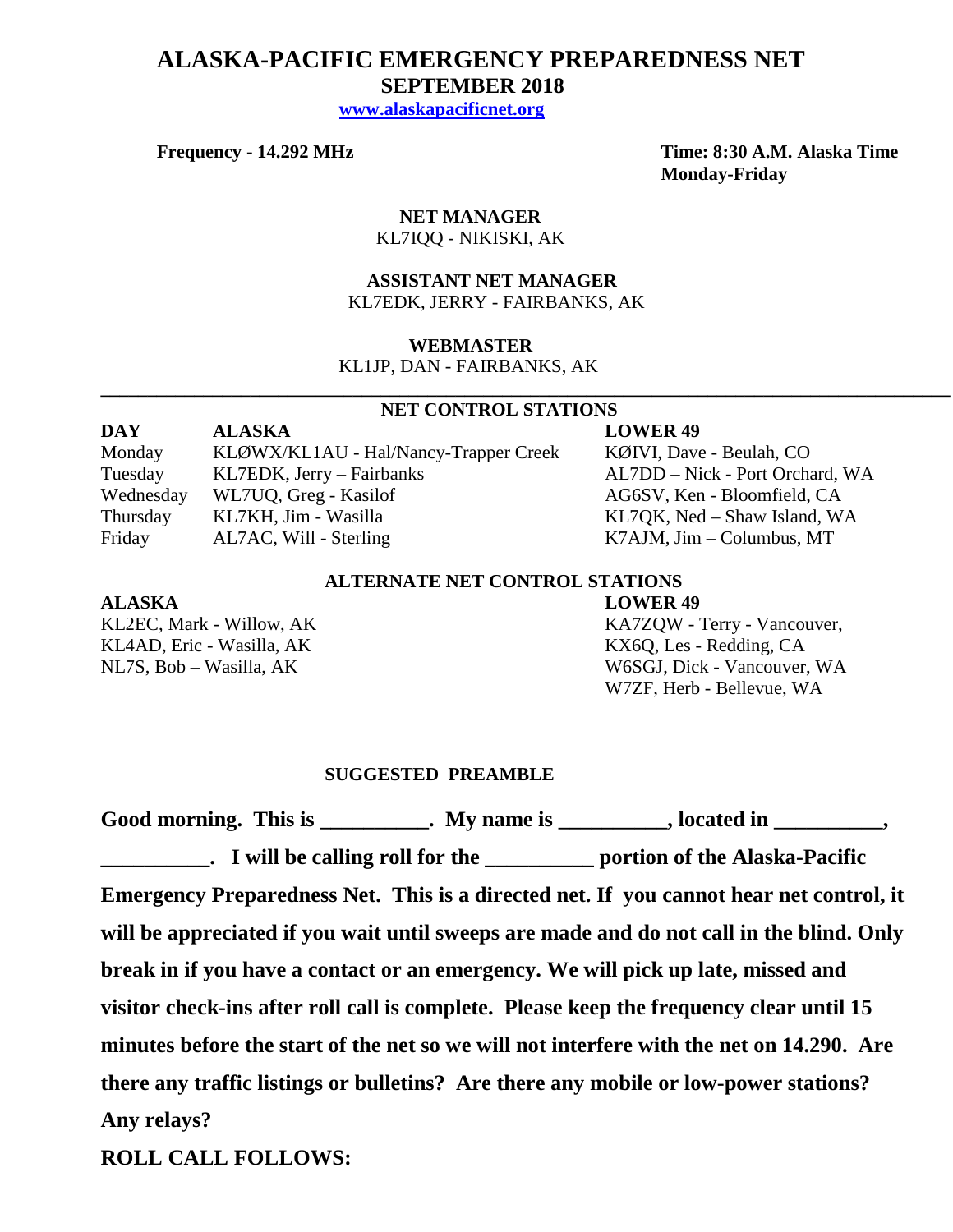| <b>LOWER 49 - SEPTEMBER 2018</b> |                | <b>DATE</b>         | <b>DATE</b> | <b>DATE</b> | <b>DATE</b> | <b>DATE</b> | <b>DATE</b> |  |
|----------------------------------|----------------|---------------------|-------------|-------------|-------------|-------------|-------------|--|
| KJ6LJK                           | Richard        | Angels Camp, CA     |             |             |             |             |             |  |
|                                  |                |                     |             |             |             |             |             |  |
| N6TEZ                            | A <sub>1</sub> | Anza, CA            |             |             |             |             |             |  |
| KL7HM                            | Hugh           | Apache Junction, AZ |             |             |             |             |             |  |
| N7GK                             | Gary           | Ashland, OR         |             |             |             |             |             |  |
| W7ZF                             | Herb           | Bellevue, WA        |             |             |             |             |             |  |
| KØIVI                            | Dave           | Beulah, CO          |             |             |             |             |             |  |
| AG6SV                            | Ken            | Bloomfield, CA      |             |             |             |             |             |  |
| N7JQ                             | Rollo          | Burley, WA          |             |             |             |             |             |  |
| K7AJM                            | Jim            | Columbus, MT        |             |             |             |             |             |  |
| K7OOS                            | Harold         | Coos Bay, OR        |             |             |             |             |             |  |
|                                  |                |                     |             |             |             |             |             |  |
| W7BBA                            | Jim'           | Cottage Grove, OR   |             |             |             |             |             |  |
| W7RMH                            | Rick           | Everett, WA         |             |             |             |             |             |  |
| W7ADB                            | John           | Federal Way, WA     |             |             |             |             |             |  |
| KA6WAG                           | Robert         | Florence, OR        |             |             |             |             |             |  |
| K7LWF                            | Lyman          | Gig Harbor, WA      |             |             |             |             |             |  |
| KH6RC                            | Randy          | Hawaii              |             |             |             |             |             |  |
| AL1R                             | Jim            | Indianola, WA       |             |             |             |             |             |  |
| W7ISP                            | Mike           | Ione, WA            |             |             |             |             |             |  |
| W7DRT                            | Don            | Longbranch, WA      |             |             |             |             |             |  |
| WA9STI                           | Scott          | Los Angeles, CA     |             |             |             |             |             |  |
| AL7KV                            | Phil           | Olympia, WA         |             |             |             |             |             |  |
|                                  |                |                     |             |             |             |             |             |  |
| <b>KDØSQC</b>                    | Tony           | Parker, CO          |             |             |             |             |             |  |
| KF7RCO                           | Roeland        | Phoenix, AZ         |             |             |             |             |             |  |
| K6YBV                            | Bob            | Placerville, CA     |             |             |             |             |             |  |

 $\tilde{\mathcal{N}}$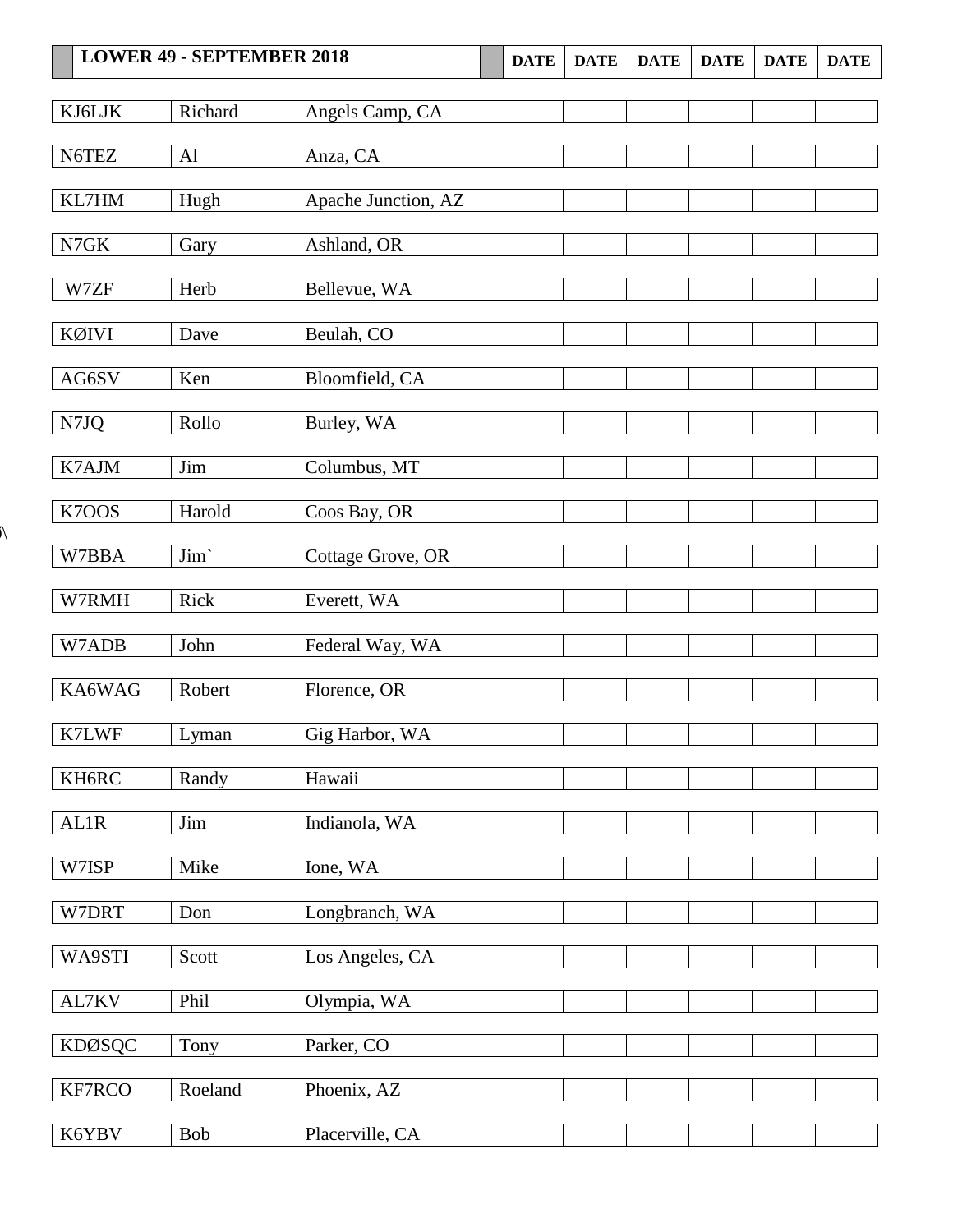| $N7ILZ$                                           | Vern         | Portland, OR       |  |  |  |
|---------------------------------------------------|--------------|--------------------|--|--|--|
| W7BKO                                             | Bernie       | Portland, OR       |  |  |  |
| AL7DD                                             | <b>Nick</b>  | Port Orchard, WA   |  |  |  |
| KB7PYF                                            | Charlie      | Poulsbo, WA        |  |  |  |
| <b>NØRYK</b>                                      | <b>Jack</b>  | Prineville, OR     |  |  |  |
| KX6Q                                              | Les          | Redding, CA        |  |  |  |
|                                                   |              |                    |  |  |  |
| VE7RQ                                             | Tom          | Richmond, BC       |  |  |  |
| AL7Y                                              | Scott        | Ruger Ranch, AZ    |  |  |  |
| K7GU                                              | Karl         | Santa, ID          |  |  |  |
| K7SK                                              | <b>Steve</b> | Seattle, WA        |  |  |  |
| KI7SJC                                            | Gil          | Seattle, WA        |  |  |  |
|                                                   |              |                    |  |  |  |
| KM6CPU                                            | Gary         | Sebastopol, CA     |  |  |  |
| KL7QK                                             | Ned          | Shaw Island, WA    |  |  |  |
| N6TCO                                             | Joe          | Spokane, WA        |  |  |  |
| AK7YT                                             | Glenn        | Stockton, CA       |  |  |  |
| WA6PWP                                            | <b>Bill</b>  | Stockton, CA       |  |  |  |
| KL7LL                                             | John         | Valley, WA         |  |  |  |
| KA7ZQW                                            | Terry        | Vancouver, WA      |  |  |  |
|                                                   |              |                    |  |  |  |
| W6SGJ                                             | Dick         | Vancouver, WA      |  |  |  |
| W7UMX                                             | <b>MARS</b>  | Whidbey Island, WA |  |  |  |
| W9JDW                                             | Jim          | Washington, IN     |  |  |  |
| WL7SO                                             | John         | Washington, UT     |  |  |  |
| ${\sf A}\mathsf{E}\mathsf{Q}\mathsf{L}\mathsf{E}$ | $\rm JR$     | Wray, CO           |  |  |  |
|                                                   |              |                    |  |  |  |
| $\mbox{AL7D}$                                     | Dave         | Yuma, AZ           |  |  |  |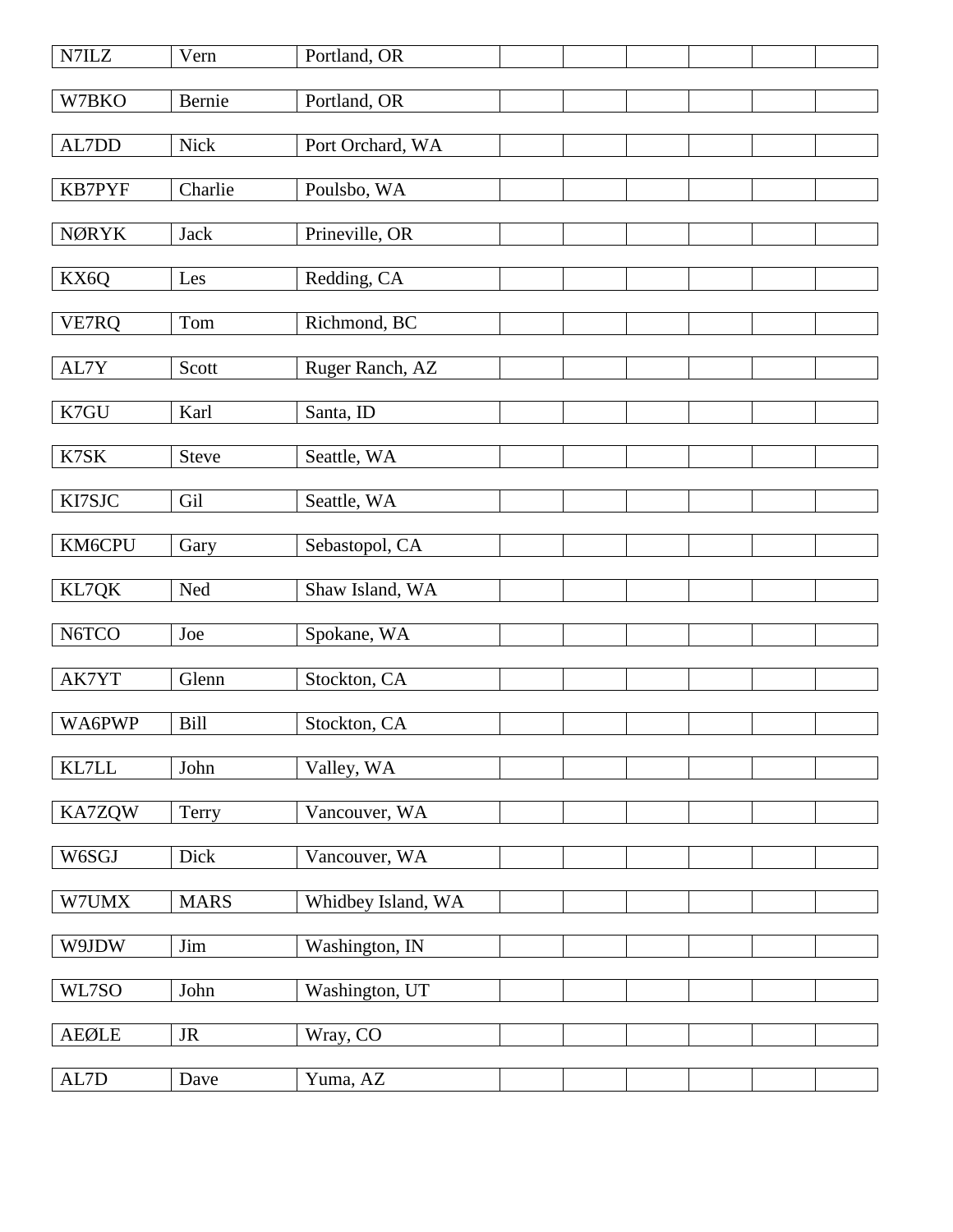| <b>SOUTH-49 TOTAL</b>                       |  |  |  |
|---------------------------------------------|--|--|--|
|                                             |  |  |  |
| <b>TOTAL CHECK-INS (INCLUDING VISITORS)</b> |  |  |  |
|                                             |  |  |  |
| <b>TOTAL FORMAL TRAFFIC</b>                 |  |  |  |

|                |             | VISITORS - SEPTEMBER 2018 - LOWER 49 | <b>DATE</b> | <b>DATE</b> | <b>DATE</b> | <b>DATE</b> | <b>DATE</b> | <b>DATE</b> |
|----------------|-------------|--------------------------------------|-------------|-------------|-------------|-------------|-------------|-------------|
| <b>STATION</b> | <b>NAME</b> | <b>LOCATION</b>                      |             |             |             |             |             |             |
|                |             |                                      |             |             |             |             |             |             |
|                |             |                                      |             |             |             |             |             |             |
|                |             |                                      |             |             |             |             |             |             |
|                |             |                                      |             |             |             |             |             |             |
|                |             |                                      |             |             |             |             |             |             |
|                |             |                                      |             |             |             |             |             |             |
|                |             |                                      |             |             |             |             |             |             |
|                |             |                                      |             |             |             |             |             |             |
|                |             |                                      |             |             |             |             |             |             |
|                |             |                                      |             |             |             |             |             |             |
|                |             |                                      |             |             |             |             |             |             |
|                |             |                                      |             |             |             |             |             |             |
|                |             |                                      |             |             |             |             |             |             |
|                |             |                                      |             |             |             |             |             |             |
|                |             |                                      |             |             |             |             |             |             |
|                |             |                                      |             |             |             |             |             |             |
|                |             |                                      |             |             |             |             |             |             |
|                |             |                                      |             |             |             |             |             |             |
|                |             |                                      |             |             |             |             |             |             |
|                |             |                                      |             |             |             |             |             |             |
|                |             |                                      |             |             |             |             |             |             |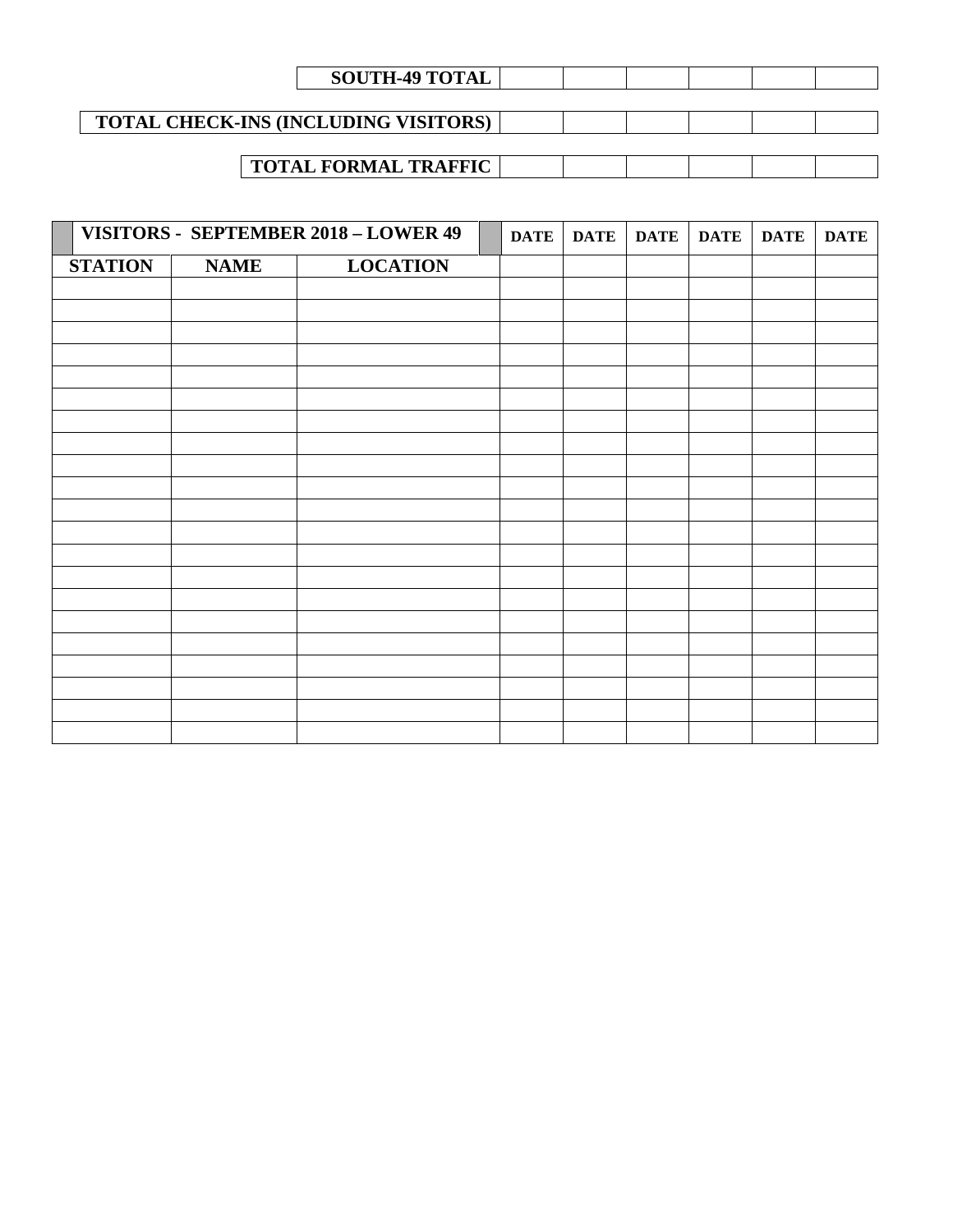|                | <b>ALASKA - SEPTEMBER 2018</b> |                            | <b>DATE</b> | <b>DATE</b> | <b>DATE</b> | <b>DATE</b> | <b>DATE</b> | <b>DATE</b> |
|----------------|--------------------------------|----------------------------|-------------|-------------|-------------|-------------|-------------|-------------|
| <b>STATION</b> | <b>NAME</b>                    | <b>LOCATION</b>            |             |             |             |             |             |             |
|                |                                |                            |             |             |             |             |             |             |
| <b>ALØU</b>    | Art                            | Anchorage, AK              |             |             |             |             |             |             |
|                |                                |                            |             |             |             |             |             |             |
| KL7ICB         | John                           | Anchorage, AK              |             |             |             |             |             |             |
|                | John                           | Anchorage, AK              |             |             |             |             |             |             |
| KL7QZ          |                                |                            |             |             |             |             |             |             |
| KL7YK          | Ron                            | Anchorage, AK              |             |             |             |             |             |             |
|                |                                |                            |             |             |             |             |             |             |
| KL2EC          | Mark                           | Caswell Lakes, AK          |             |             |             |             |             |             |
|                |                                |                            |             |             |             |             |             |             |
| KL2GS          | Mac                            | Central, AK                |             |             |             |             |             |             |
|                |                                |                            |             |             |             |             |             |             |
| WL7AK          | Larry                          | Eagle River, AK            |             |             |             |             |             |             |
| VE6NL          | Neal                           | Empress, AB                |             |             |             |             |             |             |
|                |                                |                            |             |             |             |             |             |             |
| AL7AQ          | <b>Bruce</b>                   | <b>Excursion Inlet, AK</b> |             |             |             |             |             |             |
| KL7WJ          | Debbie                         | Excursion Inlet, AK        |             |             |             |             |             |             |
|                |                                |                            |             |             |             |             |             |             |
| KL3DO          | Eric                           | Fairbanks, AK              |             |             |             |             |             |             |
|                |                                |                            |             |             |             |             |             |             |
| KL7EBF         | <b>Bob</b>                     | Fairbanks, AK              |             |             |             |             |             |             |
| KL7EDK         |                                | Fairbanks, AK              |             |             |             |             |             |             |
|                | Jerry                          |                            |             |             |             |             |             |             |
| KL7FQQ         | Rose                           | Fairbanks, AK              |             |             |             |             |             |             |
|                |                                |                            |             |             |             |             |             |             |
| WL7GX          | <b>Jerry</b>                   | Fairbanks, AK              |             |             |             |             |             |             |
|                |                                |                            |             |             |             |             |             |             |
| KL2PM          | Rick                           | Glacier View, AK           |             |             |             |             |             |             |
|                |                                |                            |             |             |             |             |             |             |
| KL2UH          | Ernie                          | Gustavus, AK               |             |             |             |             |             |             |
| KL7YXF         | Lynn                           | Haines, AK                 |             |             |             |             |             |             |
|                |                                |                            |             |             |             |             |             |             |
| AL7L           | Pat                            | Juneau, AK                 |             |             |             |             |             |             |
| KL7JJB         | Delores                        | Juneau, AK                 |             |             |             |             |             |             |
|                |                                |                            |             |             |             |             |             |             |
| AL7V           | Sam                            | Juneau, AK                 |             |             |             |             |             |             |
|                |                                |                            |             |             |             |             |             |             |
| <b>KLØQZ</b>   | Glenn                          | Juneau, AK                 |             |             |             |             |             |             |
| KL7HFI         | Jerry                          | Juneau, AK                 |             |             |             |             |             |             |
|                |                                |                            |             |             |             |             |             |             |
| KL7 IWC        | Larry                          | Juneau, AK                 |             |             |             |             |             |             |
|                |                                |                            |             |             |             |             |             |             |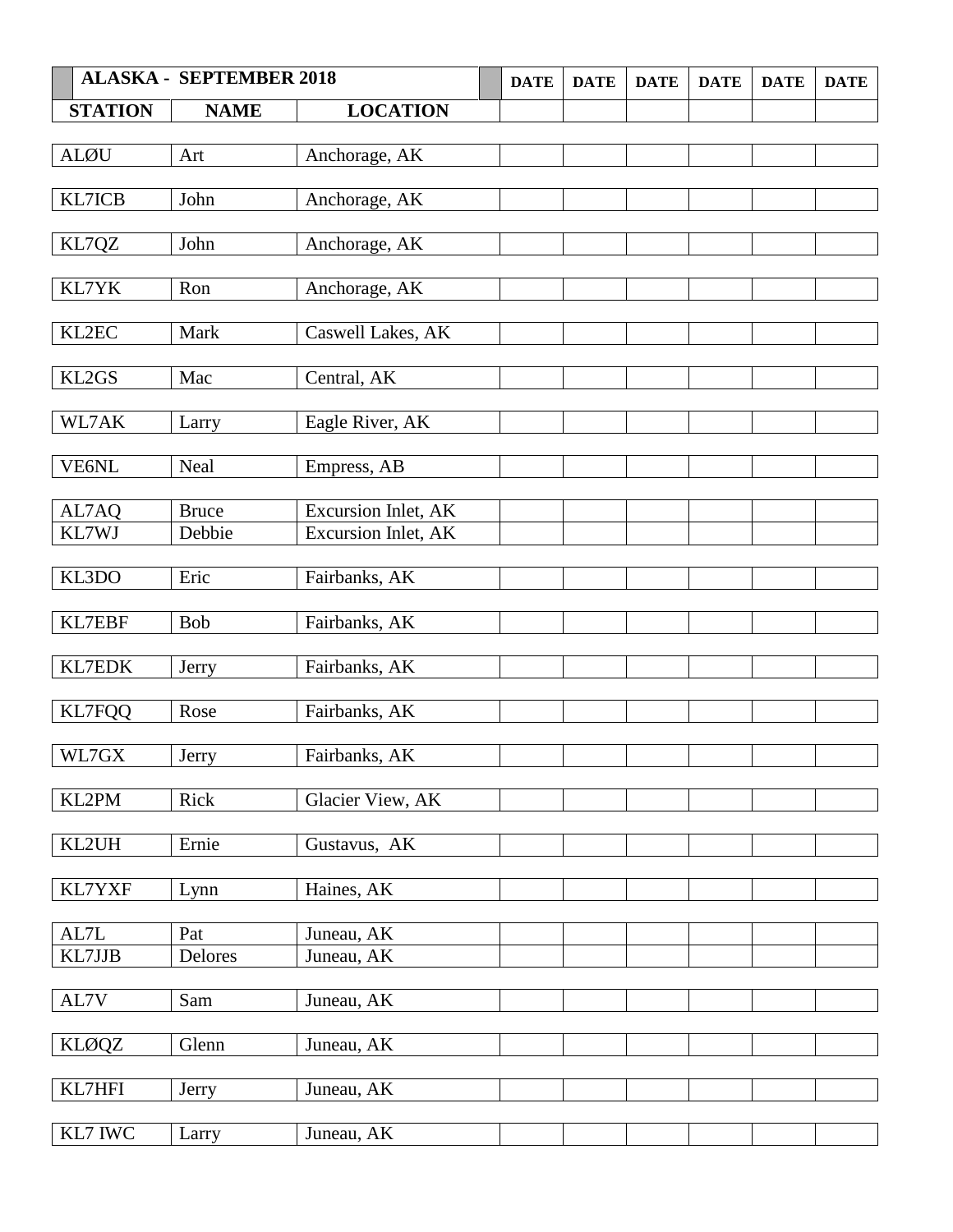| KL7IYD          | Jim           | Juneau, AK               |  |  |  |
|-----------------|---------------|--------------------------|--|--|--|
| NL3A            | <b>Bill</b>   | Juneau, AK               |  |  |  |
| WL7BKA          | Dave          | Juneau, AK               |  |  |  |
|                 |               |                          |  |  |  |
| WL7UQ           | Greg          | Kasilof, AK              |  |  |  |
| WL7UR           | Karen         | Kasilof, AK              |  |  |  |
| <b>KL4CA</b>    | Saunya        | Ketchikan, AK            |  |  |  |
| <b>KL4CB</b>    | Allen         | Ketchikan, AK            |  |  |  |
|                 |               |                          |  |  |  |
| KL7GIH          | Chris         | Ketchikan, AK            |  |  |  |
|                 |               |                          |  |  |  |
| KL7NC           | Bob           | Ketchikan, AK            |  |  |  |
| NL7LL           |               | Ketchikan, AK            |  |  |  |
|                 | Gary          |                          |  |  |  |
| WL7AUV          | Leroy         | Ketchikan, AK            |  |  |  |
|                 |               |                          |  |  |  |
| AL7LW           | Larry         | Nikiski, AK              |  |  |  |
| AL7LX           | <b>Brenda</b> | Nikiski, AK              |  |  |  |
|                 |               |                          |  |  |  |
| KL7IQQ          | Larry         | Nikiski, AK              |  |  |  |
| <b>KL7JHR</b>   | Dennis        | Ninilchik, AK            |  |  |  |
| KL7KL           | Martha        | Ninilchik, AK            |  |  |  |
|                 |               |                          |  |  |  |
| <b>NØSUB</b>    | Don           | Montana Creek, AK        |  |  |  |
|                 |               |                          |  |  |  |
| KL7JFT<br>KL2FA | Don           | Palmer, AK               |  |  |  |
|                 | Carol         | Palmer, AK               |  |  |  |
| ${\rm N7FXX}$   | Claude        | Palmer, AK               |  |  |  |
|                 |               |                          |  |  |  |
| <b>KE7FXM</b>   | Jimmy         | Prince of Wales Isl., AK |  |  |  |
|                 |               |                          |  |  |  |
| ${\rm AL6G}$    | Mike          | Sitka, AK                |  |  |  |
| <b>KL7AN</b>    | Van           | Soldotna, AK             |  |  |  |
|                 |               |                          |  |  |  |
| <b>WA1FVJ</b>   | Ed            | Soldotna, AK             |  |  |  |
|                 |               |                          |  |  |  |
| <b>WWØTT</b>    | Don           | Soldotna, AK             |  |  |  |
|                 |               |                          |  |  |  |
| <b>KLØBK</b>    | Tom           | Sourdough, AK            |  |  |  |
| $\text{AL7AC}$  | Will          | Sterling, AK             |  |  |  |
|                 |               |                          |  |  |  |
| KL3CV           | Tim           | Sterling, AK             |  |  |  |